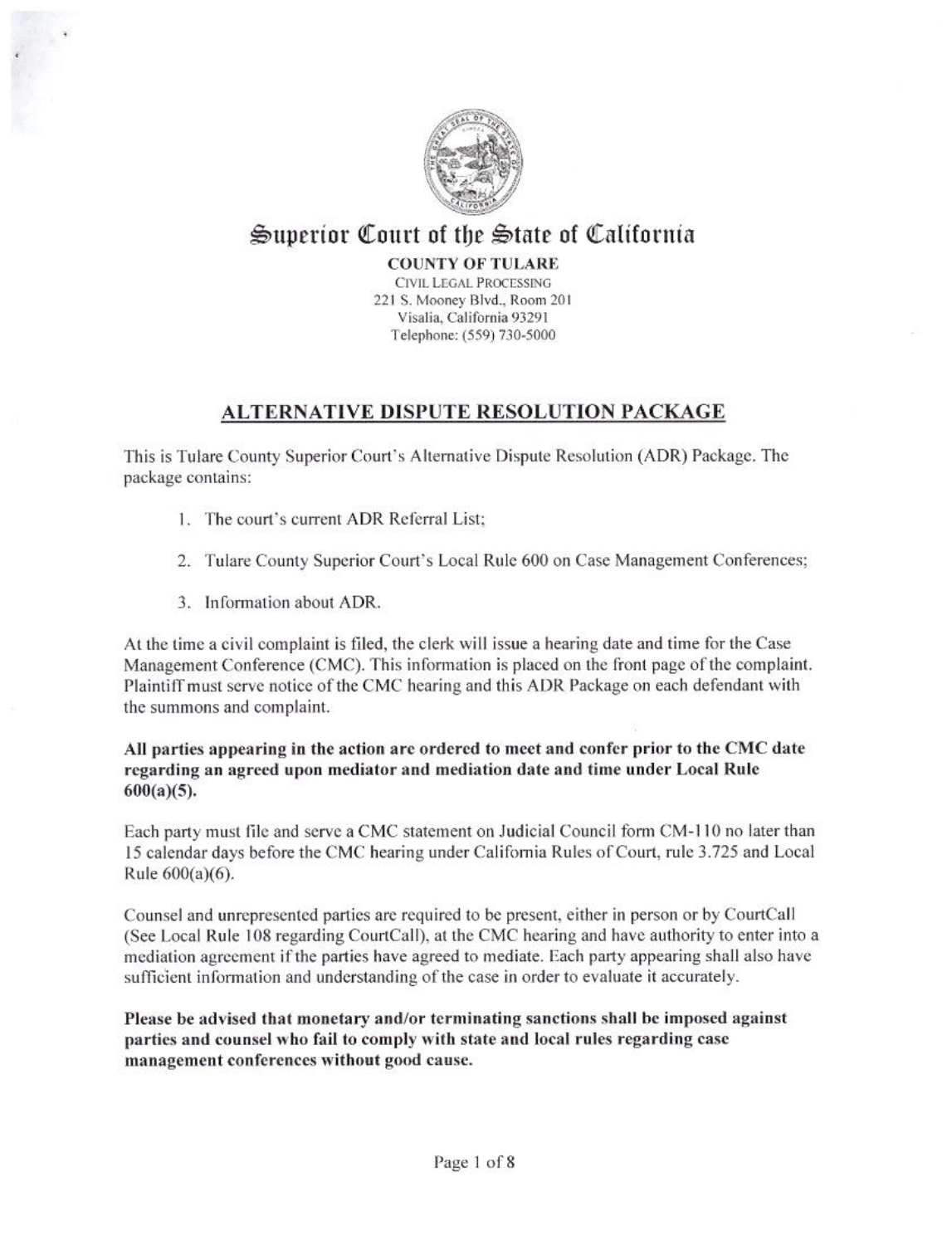#### **CHAPTER 6 - MANAGING CIVIL CASES**

#### Rule 600 - Case Management Conference

(a) The Judicial Council has implemented state rules for the management of civil cases (Cal. Rules of Court, Chapter 2 Trial Court Management of Civil Cases, rules 10.900, et. Seq.).

In recognition of the state rules requiring the court to implement a case management Plan, the court elects to follow California Rules of Court, rule 3.714.

- (1) At the time the complaint is filed, the clerk will issue a hearing date for the Case Management Conference (CMC) to plaintiff that is no less than 120 days after the filing of the complaint. The clerk will also provide the Plaintiff with the court's Alternative Dispute Resolution (ADR) package including the list of the names of the mediators who have applied and met the court's mediation/arbitration qualifications pursuant to the program adopted by the court under California Rules of Court, rule 10.781. Plaintiff must serve a Notice of CMC and the ADR package on each defendant along with the summons and complaint.
- (2) Any party who files and serves a cross-complaint prior to the CMC must serve on each cross-defendant who is a new party to the action, a copy of the Notice of CMC and the ADR package along with the summons and cross-complaint. If a new crossdefendant is served after the initial CMC, the cross-complainant must serve the new cross-defendant with notice of any pending CMC, any assigned mediation date, trial, or settlement conference dates, and any other dates set by the court or orders made at the CMC.
- (3) If the plaintiff adds a new defendant or identifies a fictitiously named defendant after the initial CMC, along with the summons and complaint, plaintiff must serve the newly named defendant with notice of any pending CMC, any pending mediation date, any assigned trial and settlement conference dates, and any other dates set by the court or orders made at the CMC.
- (4) Proof of service of Notice of the CMC must be filed with the court within 60 days from the date the complaint is filed and may be included in the proof of service of the summons and complaint or cross-complaint.
- (5) This court has found that mediation is highly desirable and orders the parties to meet and confer prior to the CMC date regarding an agreed upon mediator and mediation date and time. A list of mediators and their fees are provided by the court in its ADR package. The mediator must be agreed upon before the CMC and the mediation date and time cleared with the mediator so the court may enter the date in the court's minute order.
- (6) Under California Rules of Court, rule 3.725, no later than 15 calendar days before the date set for the CMC, each party must file a CMC statement and serve it on all other parties in the case. Parties must use the mandatory CMC Statement (Judicial Council form CM-110). All applicable items on the form must be completed.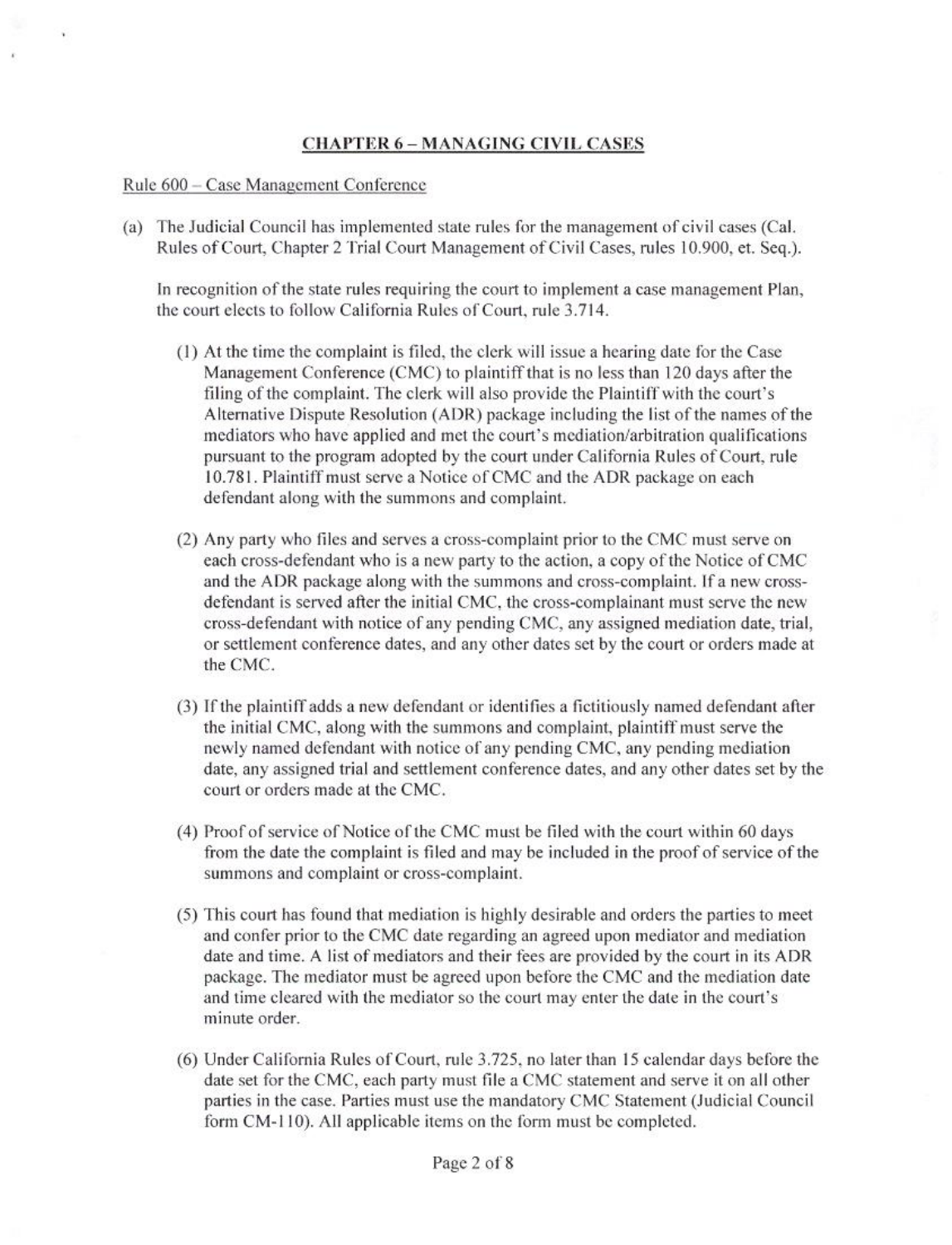- (7) In lieu of each party's filing a separate case management statement, any two or more parties may file a joint statement.
- (b) Presence Required Counsel and unrepresented parties are required to be present, either in person or by telephonic appearance pursuant to The Superior Court of Tulare County, Local Rules, rule 108, and must have: (1) sufficient information and understanding of the case to evaluate it accurately, and (2) sufficient authority to enter into binding agreements such as the diversion of the case to arbitration, including binding arbitration, the setting of a trial date and mandatory settlement conference date, the dismissal of doe defendants or other parties, and the setting of a further case management conference.
- (c) Compliance Failure to attend the case management conference will result in the court making whatever orders and imposing whatever sanctions as may be necessary and appropriate to obtain compliance with these rules, including but not limited to, a waiver of the right to a jury trial and a waiver of the right to object to a referral to arbitration or other alternate dispute resolution procedure.
- (d) Waiver of Notice When all parties are present at the case management conference and a trial date and settlement conference dates are agreed to by the parties or ordered by the court, such presence is an effective waiver of a separate or formal notice of settlement conference and trial date. (01/01/03) (Revised 01/01/07, 01/01/09) (07/01/11)

# **Alternative Dispute Resolution**

There are different processes available to settle lawsuits without having to go to trial. The most common forms of ADR are Mediation, Arbitration, and Case Evaluation. In ADR, a trained, impartial person decides disputes or helps the parties reach resolutions of their disputes for themselves. The persons are neutrals who are normally chosen by the disputing parties or by the court. Neutrals can help parties resolve disputes without having to go to court.

#### **Advantages of ADR**

- Often quicker than going to trial, a dispute may be resolved in a matter or days or weeks instead of months or years.
- Often less expensive, saving the litigants court costs, attorney's fees and expert fees.
- Can permit more participation, allowing the parties the opportunity to tell their side of the story with more control over the outcome.
- Allows for flexibility in choice of ADR processes and resolution of the dispute.
- Fosters cooperation by allowing the parties to work together with the neutral to resolve the dispute and mutually agree to a remedy.
- Often less stressful than litigation. Most people have reported a high degree of satisfaction with ADR.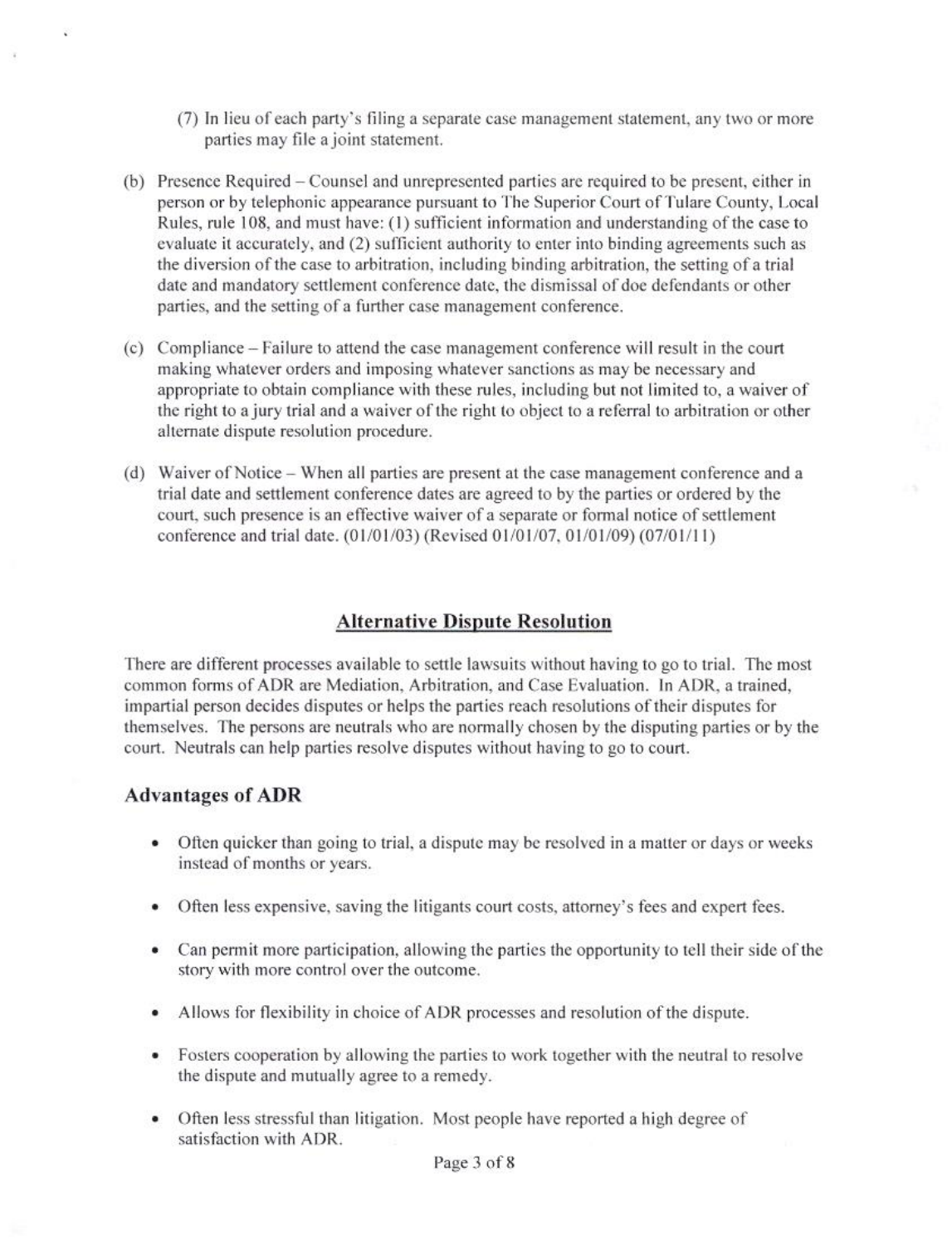Because of these advantages, many parties choose ADR to resolve disputes instead of filing a lawsuit. Even after a lawsuit has been filed, the court can refer the dispute to a neutral before the lawsuit becomes costly. ADR has been used to resolve disputes even after trial, when the result is appealed.

# **Disadvantages of ADR**

ADR may not be suitable for every dispute.

If ADR is binding, the parties normally give up most court protections, including a decision by a judge or jury under formal rules of evidence and procedure, and review for legal error by an appellate court. ADR may not be effective if it takes place before the parties have sufficient information to resolve the dispute. The neutral may charge a fee for his or her services. If the dispute is not resolved through ADR, the parties may then have to face the usual and traditional costs, such as attorney's fees and expert fees.

Lawsuits must be brought within specified periods of time, known as Statutes of Limitations. Parties must be careful not to let a Statute of Limitation run while a dispute is in an ADR process.

# The Most Common Types of ADR

#### Mediation

In mediation, the mediator (a neutral) assists the parties in reaching a mutually acceptable resolution of their dispute. Unlike lawsuits or some other types of ADR, the mediator does not decide how the dispute is to be resolved. The parties do. It is a cooperative process in which the parties work together toward a resolution that tries to meet everyone's interests, instead of working against each other. Mediation normally leads to better relations between the parties and to lasting resolutions. It is particularly effective when parties have a continuing relationship. such as neighbors or businesses. It also is very effective where personal feelings are getting in the way of a resolution. Mediation normally gives the parties a chance to freely express their positions. Mediation can be successful for victims seeking restitution from offenders. When there has been violence between the parties, a mediator can meet separately with the parties.

#### **Arbitration**

In arbitration, the arbitrator (a neutral) reviews evidence, hears arguments, and makes a decision (award) to resolve the dispute. This is very different from mediation whereby the mediator helps the parties reach their won resolution. Arbitration normally is more informal, quicker, and less expensive than a lawsuit. In a matter of hours, an arbitrator often can hear a case that otherwise may take a week in court to try. This is because the evidence can be submitted by documents rather than by testimony.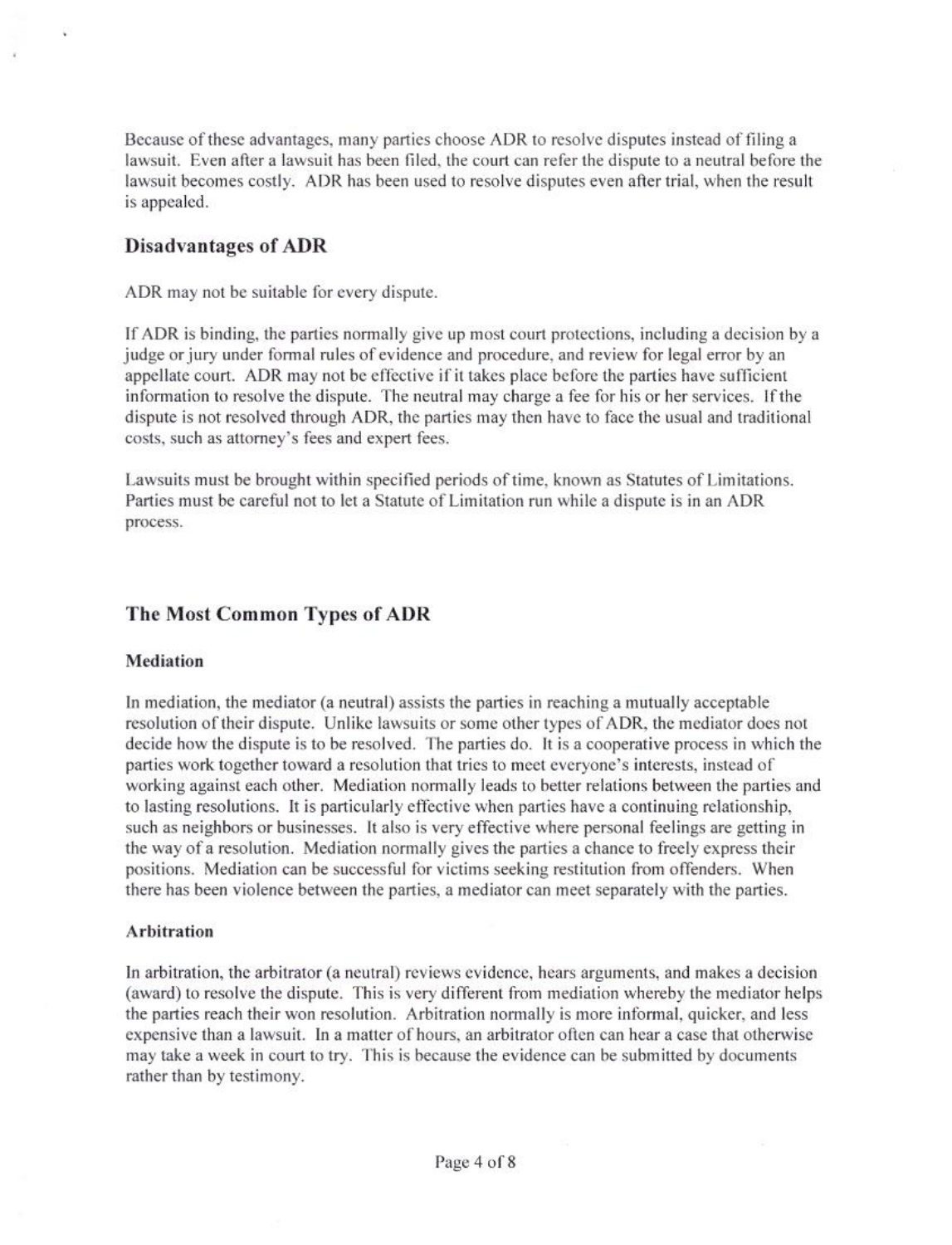### There are Two Types of Arbitration in California

Ń.

- 1. Private arbitration by agreement of the parties involved in the dispute. This type takes place outside of the court and normally is binding. In most cases, "binding" means that the arbitrator's decision (award) is final and there will not be a trial or an opportunity to appeal the decision.
- 2. Judicial arbitration ordered by the court. The arbitrator's decision is not binding unless the parties agree to be bound. A party who does not like the award may file a request for trial with the court within a specified time. However, if that party does not receive a more favorable result at trial, the party may have to pay a penalty.

#### \*\* A Current list of approved mediators is provided on pages  $6-8.**$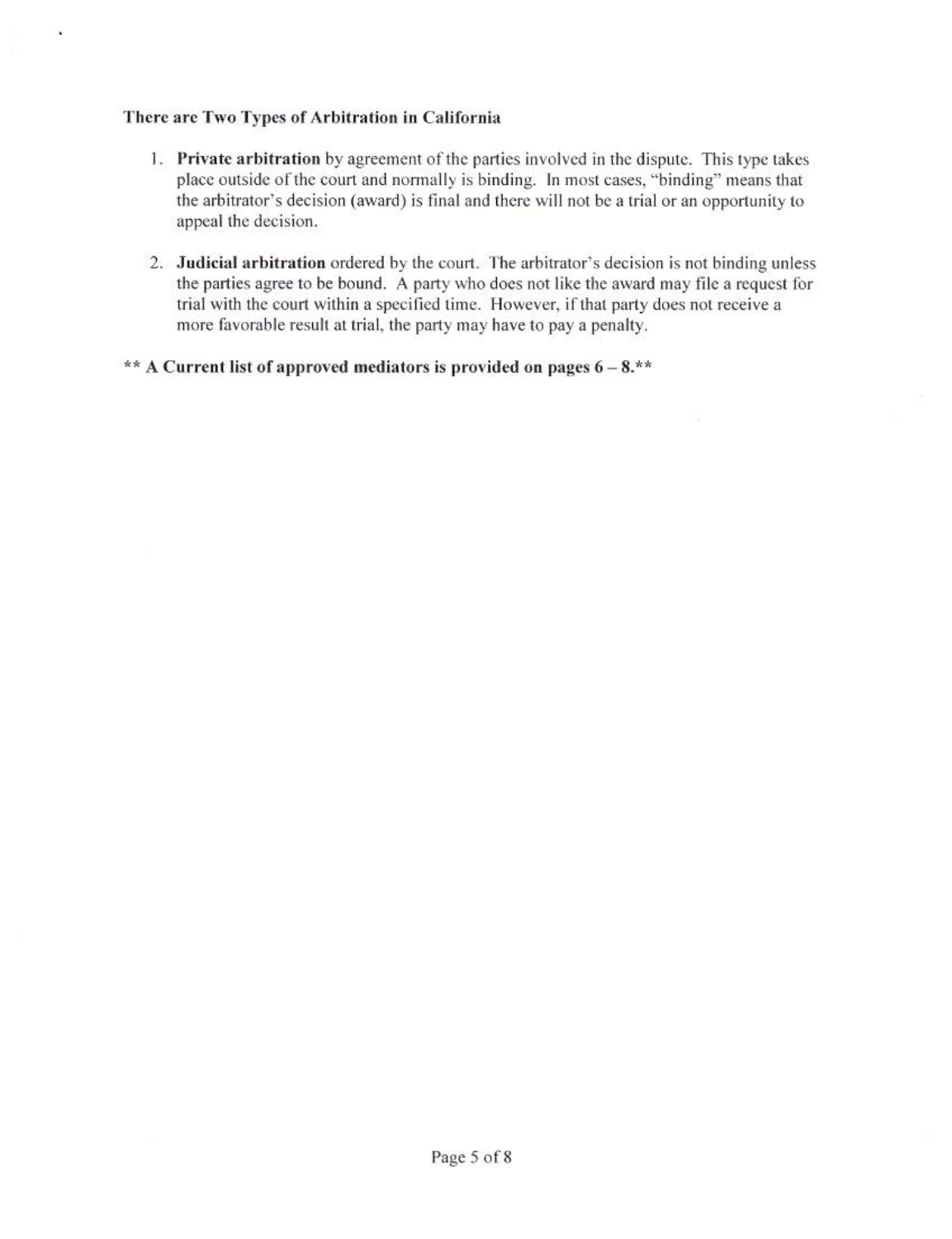| <b>ADR REFERRAL LIST</b>                            |                    |                                      |  |
|-----------------------------------------------------|--------------------|--------------------------------------|--|
| <b>January 12, 2021</b>                             |                    |                                      |  |
| <b>NAME</b>                                         | <b>HOURLY RATE</b> | <b>PROFILE</b><br><b>INFORMATION</b> |  |
| Honorable Howard R. Broadman (Ret.)                 | \$475.00 per hour  | <b>Click Here</b>                    |  |
| 300 N. Willis                                       |                    |                                      |  |
| Visalia, CA. 93291                                  |                    | Resume on file                       |  |
| Phone: (559) 738-1800<br>Fax: (559) 738-1102        |                    |                                      |  |
| Email:                                              |                    |                                      |  |
| judgebroadman@judgebroadman.com                     |                    |                                      |  |
|                                                     |                    |                                      |  |
| Kenneth M. Byrum                                    | \$300.00 per hour  | <b>Click Here</b>                    |  |
| 5080 California Ave #200<br>Bakersfield, CA 93309   |                    | Resume on file                       |  |
| Phone: (661) 861-6191                               |                    |                                      |  |
| Fax: (661) 861-6190                                 |                    |                                      |  |
| Email: ken@kmbmediation.com                         |                    |                                      |  |
| Russell D. Cook                                     |                    | <b>Click Here</b>                    |  |
| 1233 West Shaw, Suite 100                           | $$285.00$ per hour |                                      |  |
| Fresno, CA 93711                                    |                    | Resume on file                       |  |
| Phone: (559) 225-2510                               |                    |                                      |  |
| Fax: (559) 229-3941                                 |                    |                                      |  |
| Email: rdcook@rdcooklaw.com                         |                    |                                      |  |
| M. Troy Hazelton                                    | \$195.00 per hour  | <b>Click Here</b>                    |  |
| 3585 W. Beechwood Ave, Suite 101                    |                    |                                      |  |
| Fresno, CA 93711                                    |                    | Resume on file                       |  |
| Phone: (559) 431-1300                               |                    |                                      |  |
| Fax: (559) 431-1442<br>Email: Thazelton@pgllp.com   |                    |                                      |  |
| Lee M. Jacobson                                     | \$290.00 per hour  | <b>Click Here</b>                    |  |
| 1690 W. Shaw Avenue, Suite 201                      |                    |                                      |  |
| Fresno, CA 93711                                    |                    | Resume on file                       |  |
| Phone: (559) 448-0400                               |                    |                                      |  |
| Fax: (559) 448-0123                                 |                    |                                      |  |
| Email: $\text{Im}[\omega]$ ihnmlaw.com              |                    |                                      |  |
|                                                     |                    |                                      |  |
|                                                     |                    | <b>Click Here</b>                    |  |
| Honorable Patrick J. O'Hara (Ret.)<br>300 N. Willis | \$475.00 per hour  |                                      |  |
| Visalia, CA. 93291                                  |                    | Resume on file                       |  |
| Phone: (559) 429-4570                               |                    |                                      |  |
| Fax: (559) 429-4575                                 |                    |                                      |  |
| Email: judgeohara@judgeohara.com                    |                    |                                      |  |
| Website: www.judgeohara.com                         |                    |                                      |  |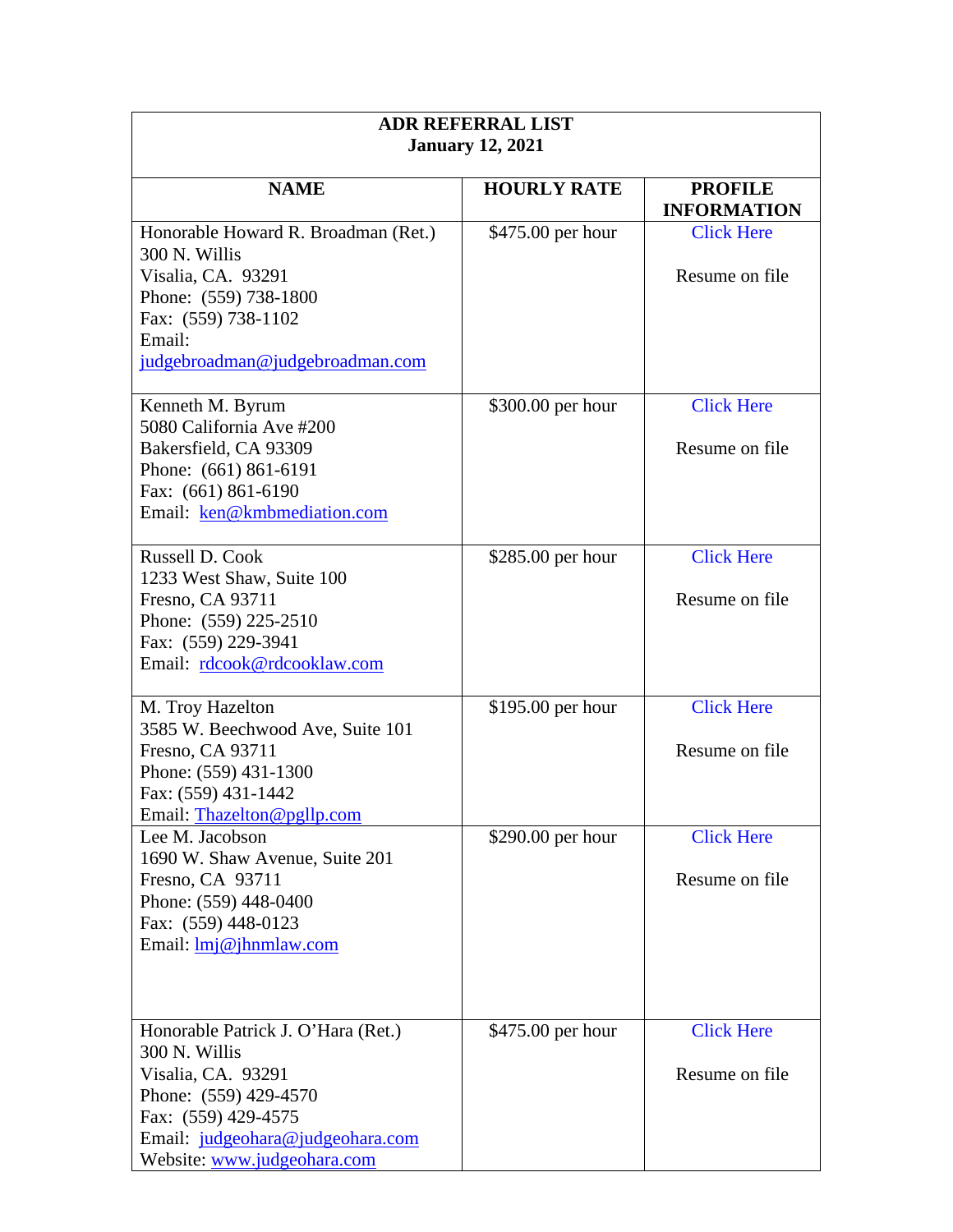| Leah Catherine Launey                                        | $$175.00$ per hour    | <b>Click Here</b> |
|--------------------------------------------------------------|-----------------------|-------------------|
| 42490 Kaweah River Drive                                     | 2 hour minimum        |                   |
| Three Rivers, CA 93271                                       |                       | Resume on file    |
| Phone: (559) 561-4270                                        |                       |                   |
| Fax: (559) 561-4273                                          |                       |                   |
| Email: lclauney@lanneymediation.com                          |                       |                   |
|                                                              |                       |                   |
| Kevin G.Little                                               | \$200.00 per hour     | <b>Click Here</b> |
| 1099 E. Champlain Drive, Suite A-124                         | 2 hour minimum        |                   |
| Fresno, CA 93720                                             |                       | Resume on file    |
| Phone: (559)708-4750                                         |                       |                   |
| Fax: (559)420-0830                                           |                       |                   |
| Email: kevinglittle@yahoo.com                                |                       |                   |
| Linda Luke                                                   | \$275.00 per hour     | <b>Click Here</b> |
| 632 W. Oak Avenue                                            |                       |                   |
| Visalia, CA. 93291                                           |                       | Resume on file    |
| Phone: (559) 733-9505                                        |                       |                   |
| Fax: (559) 733-3910                                          |                       |                   |
| Email: linda.luke@icloud.com                                 |                       |                   |
| Douglas E. Noll                                              | \$400 per hour        | <b>Click Here</b> |
| P.O. Box 2336                                                | 4 hour minimum        |                   |
| Clovis, CA. 93613                                            |                       | Resume on file    |
| Phone: 800-785-4487                                          |                       |                   |
| Fax: 877-765-1353                                            |                       |                   |
| Email: doug@nollassociates.com                               |                       |                   |
|                                                              |                       | <b>Click Here</b> |
| Honorable Robert. H. Oliver (Ret.)                           | \$400.00 per hour (2) |                   |
| 5260 N. Palm Ave, Fourth Floor<br>Fresno, CA 93704           | Hour Minimum)         | Resume on file    |
|                                                              |                       |                   |
| Phone: (559)432-5400 or (559)313-6285<br>Fax: (559) 432-5620 |                       |                   |
| Email: roliver@bakermanock.com                               |                       |                   |
|                                                              |                       |                   |
| James M. Phillips                                            | \$340.00 per hour     | <b>Click Here</b> |
| 8080 N. Palm Ave, Suite 101                                  |                       |                   |
| Fresno, CA 93711                                             |                       | Resume on file    |
| Phone: (559) 261-9340                                        |                       |                   |
| Fax: (888) 974-4321                                          |                       |                   |
| Email: phillipsgp@aol.com                                    |                       |                   |
|                                                              |                       |                   |
| Michael Renberg                                              | $$240.00$ per hour    | <b>Click Here</b> |
| 1540 E. Shaw Ave, Suite 123                                  |                       |                   |
| Fresno, CA 93710                                             |                       | Resume on file    |
| Phone: (559) 431-6300                                        |                       |                   |
| Fax: (559) 432-1018                                          |                       |                   |
| Email: mrenberg@prcelaw.com                                  |                       |                   |
|                                                              |                       |                   |
| Laurie Quigley Saldana<br>791 Price Street. #323             | \$350.00 per hour     | <b>Click Here</b> |
|                                                              |                       |                   |